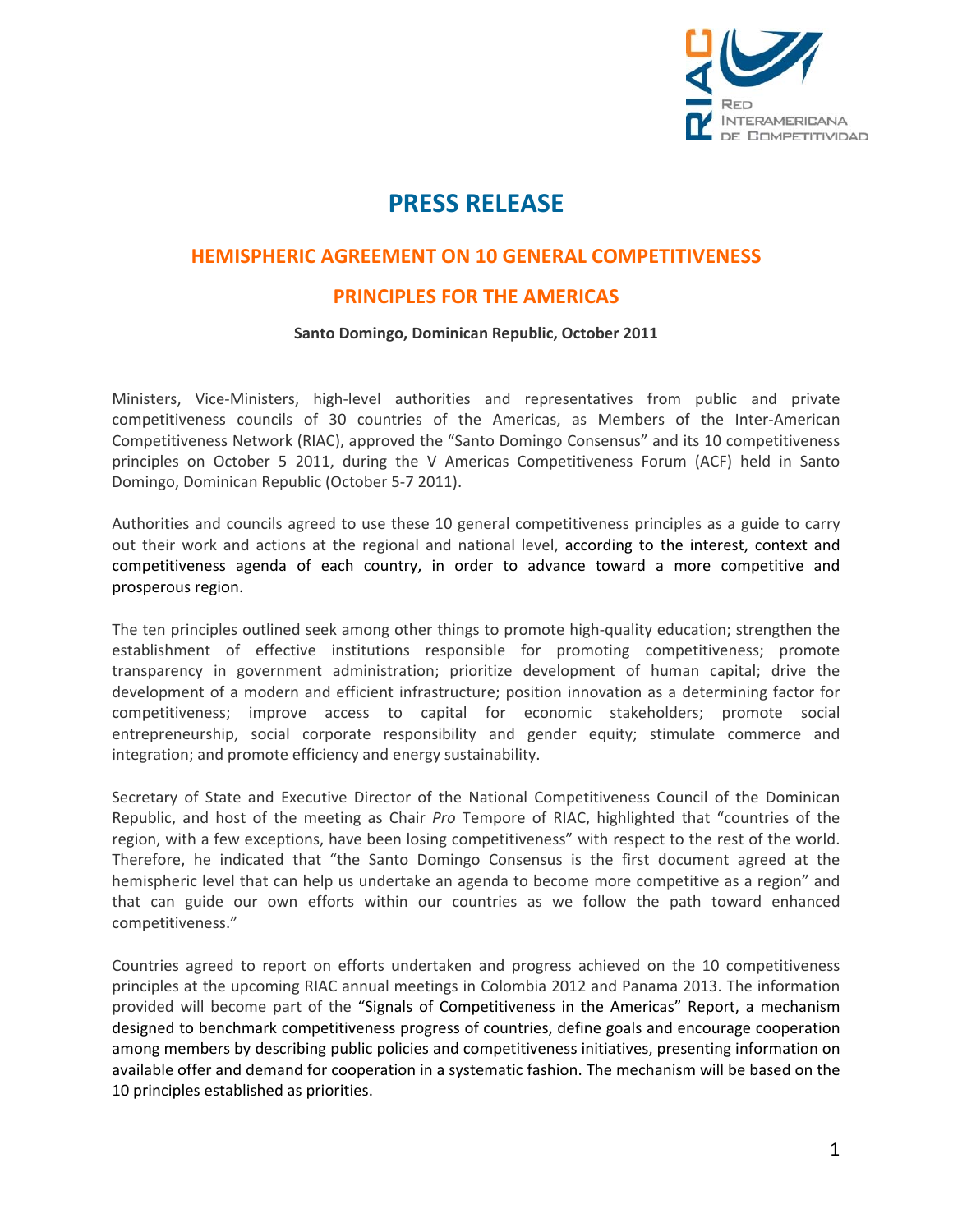

The Report will "provide content to high‐level Inter‐American gatherings of ministers, authorities and/or councils of competitiveness." Country representatives stated that "this reporting tool developed among governments, the business community, academia and civil society will result in the definition and implementation of a medium and long-term agenda with a well-identified set of competitivenessenhancing priorities and actions to be undertaken in our countries."

Ministers of Economy, Finance, Industry and Commerce, meeting on October 7, 2011, expressed their support to the agreement reached by the high-level authorities and competitiveness councils at the RIAC annual meeting through a Joint Communiqué. Ministers recommended the adoption of the principles included in the Santo Domingo Consensus and agreed to submit the document for consideration of the Heads of State and Government of the Americas meeting in the VI Summit of the Americas to be held in Cartagena, Colombia, on April 14‐15, 2012.

"We emphasize the importance of the ten principles which can guide our actions at the regional, national and sub-national level according to the interest, context and competitiveness agenda of each country, to advance toward a more competitive and prosperous region." Ministers also highlighted "the importance of submitting the Consensus of Santo Domingo as an input for Inter-American political fora that deal with issues related to competitiveness such as education, science and technology, labor, tourism, sustainable development, among others, including specialized meetings of high‐level authorities, Ministerial meetings, and the VI Summit of the Americas in Colombia."

The OAS Executive Secretary for Integral Development, Jorge Saggiante, representing the Secretary General Jose Miguel Insulza, pointed out that improving the competitiveness of the region is a "fundamental element" of the work of the Organization, which is aimed at connecting all the hemispheric political processes and policy dialogues in the contexts of the OAS."

In the annual meeting of RIAC, the Government of Colombia shared its commitment to increase the participation of countries in the annual meeting of 2012 and the goal of improving the competitive capacity in countries to maintain economic activity and strength. The head of the Presidential Council for Public and Private Management, Catalina Crane Arango, said that her government as host of the VI Americas Competitiveness Forum (ACF) expects that the Forum and the RIAC can become increasingly important to provide support to the task of improving our competitiveness in each of the areas under our responsibility." The annual RIAC meeting in 2012 will be held next October in the City of Cali, before the VI ACF. Sergio Díaz‐Granados, Minister of Trade, Industry and Tourism of Colombia, will serve as Chair *Pro Tempore* of RIAC representing the Government of Colombia as host of the next Americas Competitiveness Forum (ACF).

Panama will take over the Chair *Pro Tempore* of RIAC in 2013. The National Secretary of Science, Technology and Innovation of Panama, Ruben Berrocal, invited all participants to the VII ACF to be held in Panama and highlighted a few of the recent accomplishments of Panama over the last few years. In particular he referred to the "important steps to make Panama a regional logistics hub and the important investment and work to expand the Panama Canal."